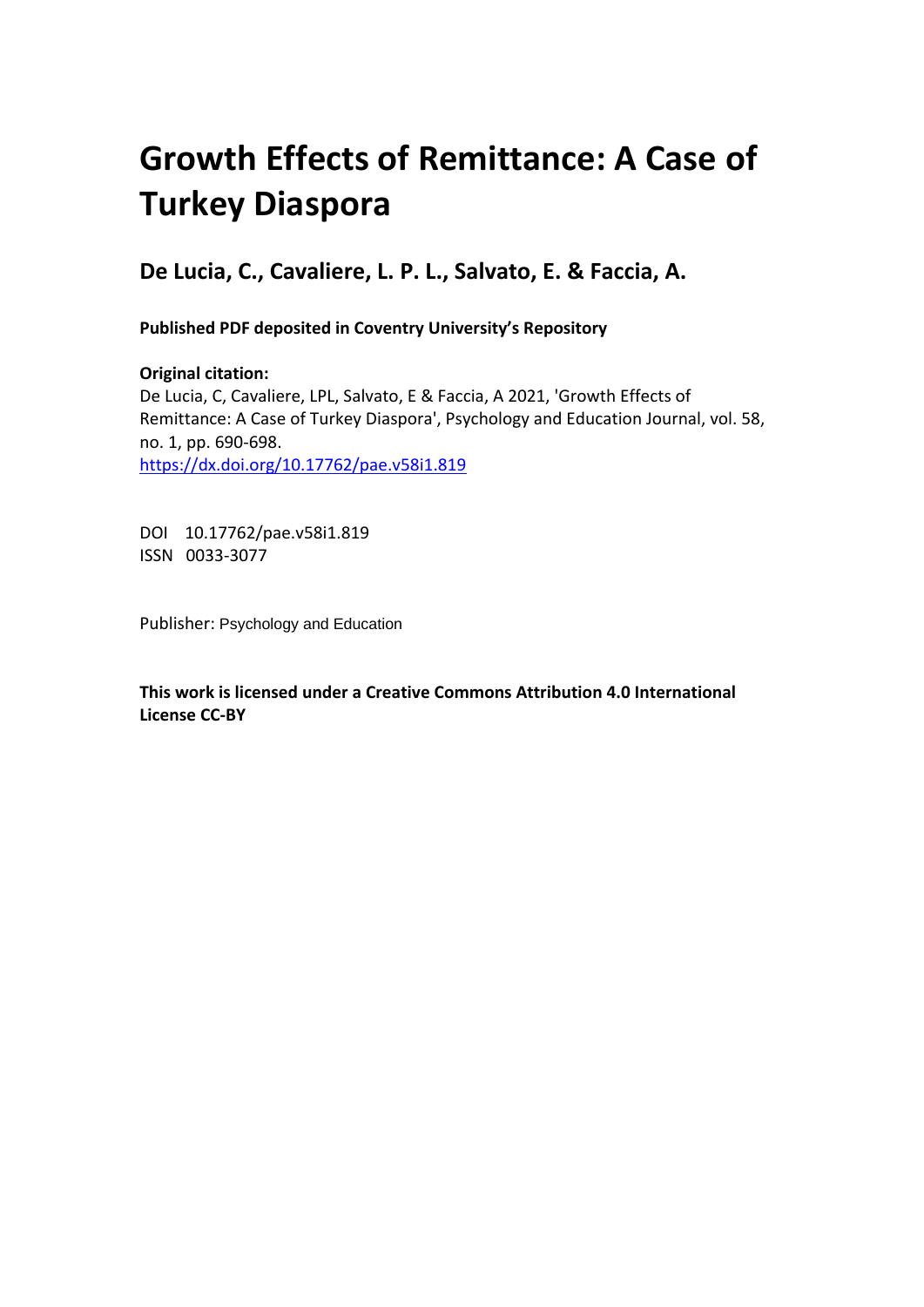# **Growth Effects of Remittance: A Case of Turkey Diaspora**

#### **Dr. Caterina De Lucia**

Department of Economics, University of Foggia, Foggia, Italy

# **Mr. Luigi Pio Leonardo Cavaliere\***

Department of Economics, University of Foggia, Foggia, Italy \*Corresponding author. Contact e-mail: *[luigi.cavalie@gmail.com](mailto:luigi.cavalie@gmail.com)*

#### **Ms. Ester Salvato**

Department of Economics, University of Foggia, Foggia, Italy

#### **Dr. Alessio Faccia**

School of Business and Law, Coventry University, Coventry, United Kingdom

#### **ABSTRACT**

In the age of globalization, remittances are an essential part of human life. This analysis's key objective is to examine the effect of remittances in developing economies like Turkey on economic development. The 1980 to 2020 time-series data used in this analysis which use numerous time series estimating techniques. Sending data is given by the Banks of Turkey and in a million dollars. Simultaneously, economic development or GDP data are provided by world economic indicator, the World Bank, and the new US dollar. The findings indicated that there are both shortterm and long-term ties between transactions and economic development in Turkey. Therefore, results indicate that Turkey's transition flows positively affect Turkey's person and Turkey's macroeconomic scenario. The government should implement policies that allow Turkey in overseas countries to submit transmissions through official channels.

#### **Keywords**

Economic growth; Remittances; Autoregressive Distributed Lag analysis

#### *Article Received: 10 August 2020, Revised: 25 October 2020, Accepted: 18 November 2020*

### **Introduction**

Remittances are one of the main foreign exchange streams, usually insufficient savings on their investment, in the underdeveloped and developing countries. Development countries are expected to earn US\$435 billion in 2014 and US\$454 billion in 2015. (World Bank, 2014). For the underdeveloped and emerging countries; thus, transfer flows are quite significant.

Sending's were also a significant foreign exchange outlet for Turkey, the output of which relied on the imported intermediate products and energy sources in 1978-2000. Over the period 1978-1998, payments to Turkey rose to 5,356 billion USD and then declined to 919 million USD in 2013.

Remittances can have a positive and negative effect on economic growth through direct and indirect channels. The biggest networks are as follows:

Releases increase household sales, in turn boost consumption and therefore, through the multiplier process, have a significant effect on aggregate demand and economic development (Arı and Ozcan, 2012).

- Remittance investments indirectly impact economic growth (Woodruff and Zenteno, 2004). This channel reduces the detrimental effect on economic development of insufficient savings

- Remittances indirectly influence economic growth by that uncertainty, since remittances are not too volatile toward economic shifts in relation to FDI inflows and fund investments (Ramey and Ramey, 1995)

- Remittances indirectly impact economic growth by leading to financial sector production (Giuliano and Ruiz-Arranz, 2009).

Sendings, on the other hand, have had some detrimental influence on economic development. The Dutch disease is the most accentuated detrimental impact of payments on economic development. Dutch spending has influenced remittances (see Chowdhury and Rabbi (2014), Nikas and Blouchoutzi (2014), López et al. (2007)).

We analyse the effect of transactions along with foreign direct investment (FDI) inflows and gross domestic savings (GDS) on Turkish economic growth from 1974 to 2013, utilising the Autoregressive Distributed Lag (ARDL) method as a cointegration. The majority of the analysis is organised accordingly. The following segment discusses the latest literature on the connection between transactions and economic development. In Section III the data and process are introduced and addressed, in Section IV the analytical observations are presented, and in Section V the conclusion and policy consequences are given.

A significant number of studies have been undertaken on the connection between development and remittances in emerging and underdeveloped countries in particular. These experiments have provided mixed outcomes. The majority of the studies have found positive association between transfers and growth in economics (See Pradhan et al. (2008), Nsiah and Fayissa (2011), Nyamongo et al. (2012), Arı and Ozcan (2012), Goschin (2014), Salahuddin and Gow (2015)), although studies have found no correlation between economic growth and transfers (See IMF (2005), Ahamada and Coulibaly (2013), Kumar and other studies).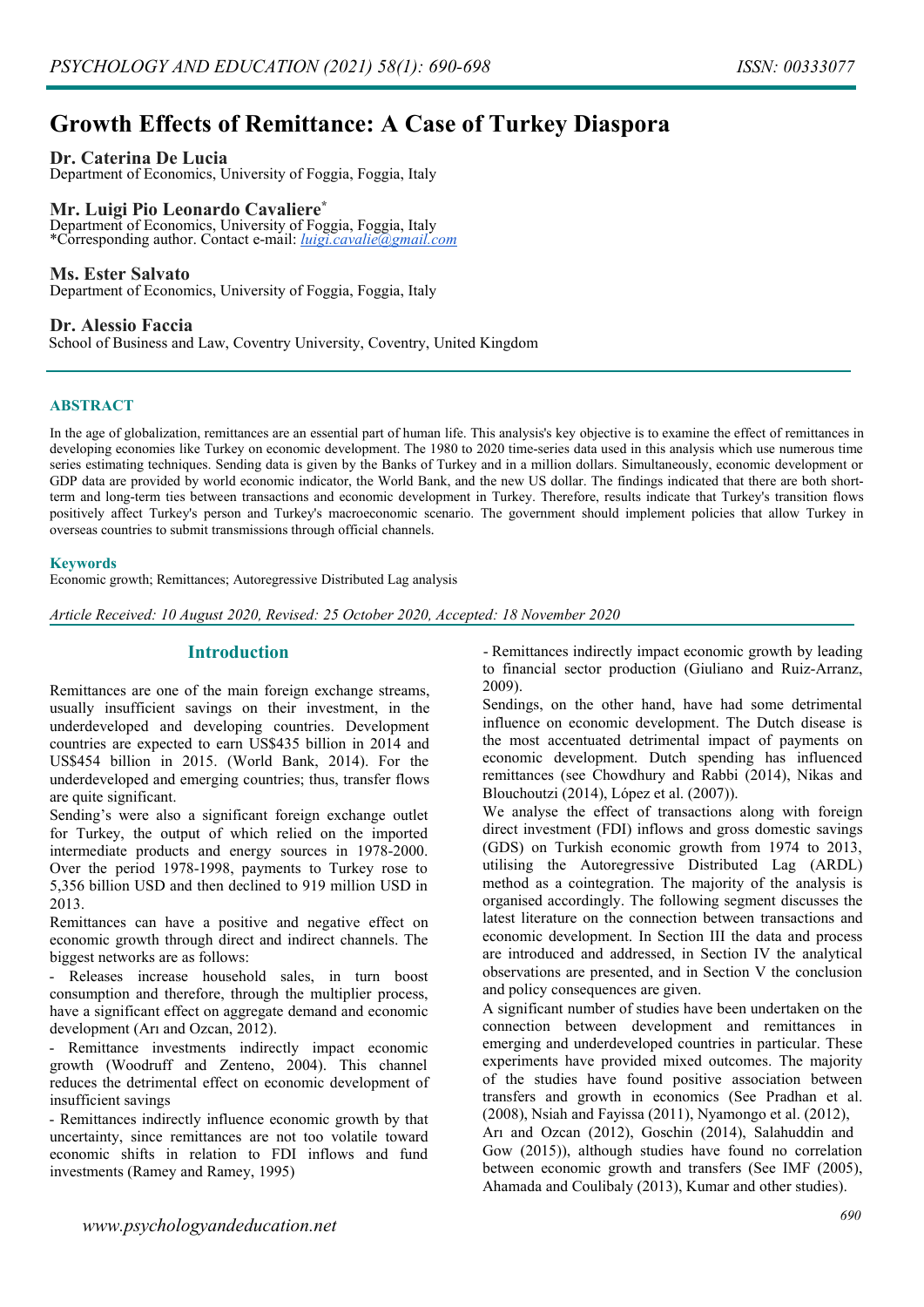Relatively few experiments have shown that the association between economic development and transactions is negative (see Chami et al. (2003), Karagoz (2009)).

Chami et al. (2003) studied the economic growth impact of remittances in 113 countries during the 1970-1998 era and found that the economic growth and remittances were negatively related by panel regression. On the other side, the IMF (International Monetary Fund) (2005) analysed the impact of remittances on economic growth in 101 developing countries in 1970-2003 and found that the association between economic growth and remittances was not statistically important.

Pradhan et al. (2008) analysed, by way of a panel regression, the influence of remittances on economic development in 39 developed countries and concluded that remittances significantly impacted economic growth. In 1970-2005, by using Johansene's co-integration, Karagoz (2009) analysed the influence of remittances on economic growth in Turkey and concluded that remittances had a negative impact on economic growth. Nsiah and Fayissa (2011) also studied, by implementing unit root checking, cointegration testing and fully adjusted ordinary lower squares, the effect on economic growth of remittances along with certain macroeconomic variables in 64 African, Asian, and Latin American Caribbean countries and found that remittances had a positive impact on economic growth.

Nyamongo et al. (2012) analysed the effect on economic growth in 36 African countries of remittances and financial development through panel regression in 1980-2009, and found that remittances had a positive impact on economic growth, whereas uncertainty in remittances had a detrimental impact on economic growth. The Arı and Ozcan (2012) studied, by means of a complex panel data study, the effect of remittances on economic development in thirty developed countries and concluded that remittances of the workforce had a positive impact on economic growth.

The causal association between economic growth and sending of funds was tested by Ahamada and Coulibaly (2013) in 20 sub-Saharan African countries in the period 1980-2007 using the Granger causality test and found that the causal connectivity between economic growth and sending of funds did not occur. Using a panel regression for the duration 1970-2004, Senbeta (2013) analysed the influence of remittances on economic determinants in 50 countries and noticed that the remittances had a favourable effect on capital accumulation statistically significant effect on overall productive element.

Kumar and Stauvermann (2014) analysed the effect of transfers in Bangladesh on economic growth in 1979-2012 using ARDL model. They found that long term transfers had a positive impact on economic growth and bidirectional causality between economic growth and transfers. On the other hand, in the period 1980-2012, Kumar and Vu (2014) analysed the relationship between sales and economic growth in Vietnam using the ARDL boundary test and Granger causality test and found that there was no longer a long-lasting relationship among economic growth and sending while the bidirectional causality between economic growth and sending was developed. Goschin (2014) also analysed the connection between economic growth and payments in 10 Central and Eastern Europe countries through a panel regression during the period 1996-2011 and

found that payments had a beneficial effect on economic growth.

Lim and Simmons (2015) looked at the ties between the actual per capita GDP, expenditure and remittances, and found no long term association between real GDP per capita and remittances in 13 Caribbean Group and Traditional Market countries in 1975-2010 using co-integration tests of Pedroni and Westerlund. In comparison, Salahuddin and Gow (2015) analysed the relationship of economic growth with remittances in Bangladesh, India, Pakistan and the Philippines in the 1977-2012 timeframe by using cointegration panel tests of Pedroni and Westerlund and group average panel regression.

# **Evaluate the issues of remittances**

There were three major fields in which a detailed review of Turkey's transition problems may be presented. The first field focuses on the transition infrastructure and emerging financial products and the second region explores the economic growth effect of transfers. The third region deals with the problems of strategy. The key determinants of worker remittances must be questioned at the outset of the debate on remittances. It is claimed that three key collections of variables reflect the movement of transfers: those relating to countries that send migrants, those connected with migrants themselves, and those who accept migrants. There are two primary sets of variables discussed in describing the core motivations behind the remittances 3: firstly, the dynamic of families' relations that suggest consumption smoothing and that have to do with social standing, security and risk-sharing of the individuals concerned. It is concluded that macroeconomic variables impact job transfer considerably, suggesting that labour exporting governments will control the inflow of funds by effective macroeconomic policies. In terms of policy effects, it is proposed that (a) sound exchange rate regimes, economic and political stability draw remittance flows; (b) expenditure motivations are more successful in the migration of staff to the country; and (c) consumption smoothing remains an affective trigger of remittance distribution.

# **Remittance infrastructure and new financial products**

As of the early 1960s, more than \$75 billion had been compensated back in Turkey, which is the current annual figure of \$1.9 billion (See Figures 1 and 2). However, the annual flow of remittances during this time has fluctuated from year to year, but has gradually risen in terms of the long-term pattern. The estimated annual cash flow rate in the 1970s was about \$1.5, which grew to \$2.3 in the 1980s and \$3.3 in the 1990s. Over the last three decades, overall payments have become a very significant addition to the Turkish economy, but are in comparatively low proportion. For example, although in the 1980s remittances constituted on average more than 65% of the trade gap and more than 2,5% of GNP, in the 1990's these estimates were less than 45% and below 2% respectively. In general, the flows of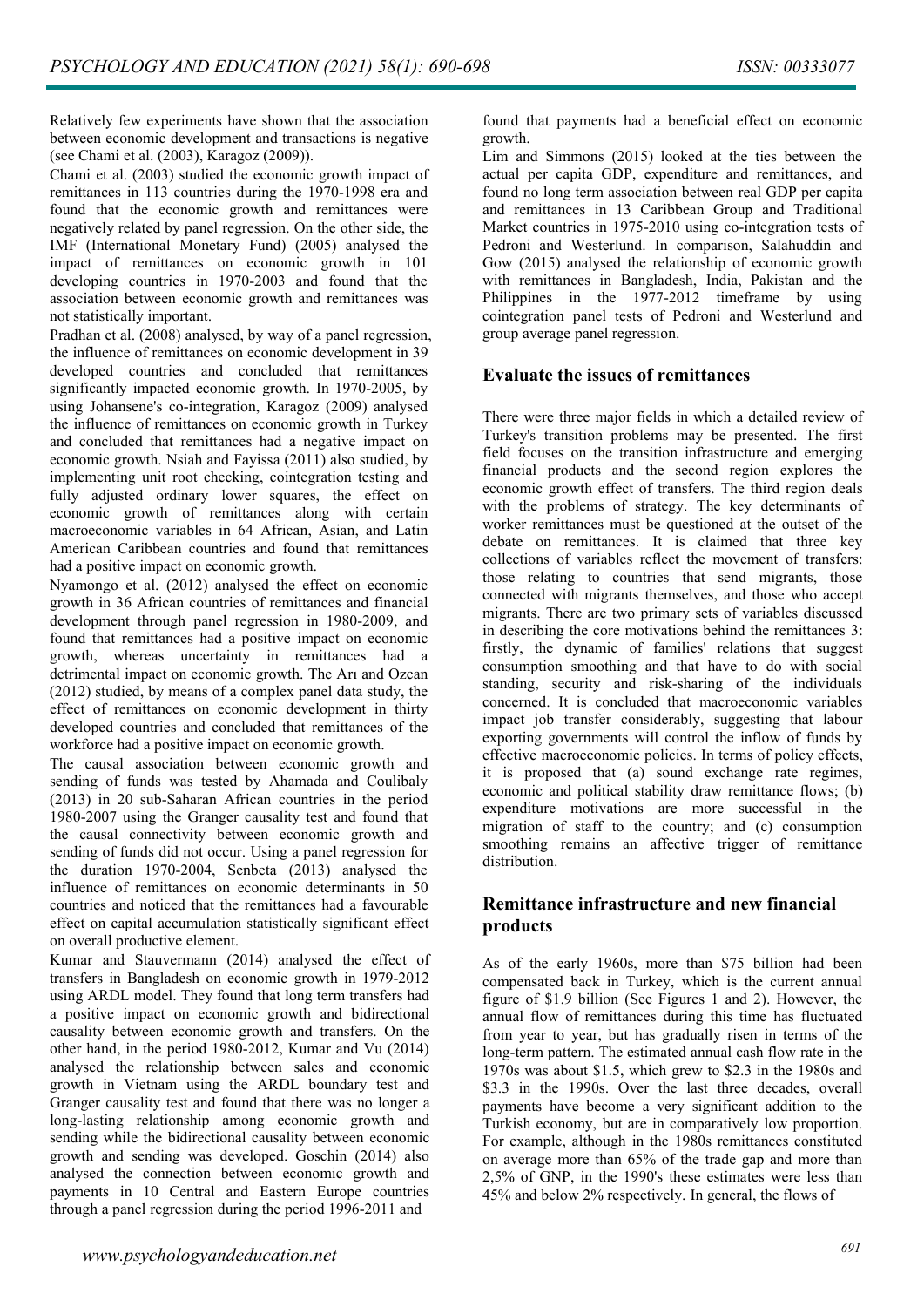Transfers have not deteriorated markedly as migration streams matured in Turkey, but the country's remittance rate have been comparatively poor compared to tourism, exports and other income sources. Official estimates can repeatedly underestimate the scale of transfer flows, since they do not catch informal transfers. Increased foreign purchases, including daily flying, lead significantly to these forms of cash flows. Moreover, the official estimates do even not contain any money that migrants officially give back to Turkey. Sendings are commonly underreported globally. It is argued. Turkey is no exception. Turkey is no exception. On the basis of a context paper drawn up by the OECD Secretariat, some conclusions can be drawn about transactions through Turkish banks and other financial institutions (see Table 1). This paper shows that the Turkish banks are the largest transactions to Turkey. Is Bankasi and Ziraat Bankasi the two most important transfers which account for over half of the transfers to Turkey. The key goal of operations carried out by these banks tends to be to promote remittance transfers rather than to benefit the money of migrants. Thus, the Turkish banks prefer to retain transaction costs as minimal as possible, even smaller than their global equivalents. The costs of sending transactions to Turkey tend to differ from one bank to another and mostly because of the type of transaction used. The expense of move of money to Turkey is comparatively low compared to the transaction costs quoted by other reports worldwide (the average cost is 15% and 20% of the total volume expended). However, if migrants prefer to remit and submit regularly.

Tiny sums can also be implied with a move that the charge for transmitting remittances remains the problem to be overcome.

The Central Bank of Turkey plays a vital part in channelling the movements of staff to the nation as well as the Turkish commercial banks. The Bank provides each migrant with two separate bank accounts: (a) Foreign Currency Deposit Accounts and (b) Super FX Accounts. The Bank aimed at channelling remittances into deposits and investment in Turkey with higher interest rates than Turkish company banks for those unique accounts opened by migrants themselves. The cumulative sum of deposit earned in the Central Bank of Turkey

With respect to the Central Bank's long-term outlook, the very unusual transaction on remittances is seen as expensive accumulation and something outside of the Bank's key responsibility. Thus, it is deemed a factor which would be excluded from the bank's long-term liabilities. This is often noticed is that sending is very challenging to calculate when it is sent in a multitude of forms. While formal networks such as banks and transfers are used, informal mechanisms

are still available, such as carriage of cash or cash and inkind items home to migrants. In the meanwhile, with respect to informal outlets of transmission, there is a variety of cited anecdotal proof that such religious companies or networks (often identified as "Islamic or Green" capital) engage in moving transactions to Turkey in an informal manner. Of note, informal remittances networks not only tend to be restricted in these situations. With respect to "new" financial goods, there are just a few small openings, one of them referring to the unique sales of Turkish Airlines shares to emigrants as part of the company's privatisation process. But there are less questions regarding providing a new financial commodity to draw remittances and proposing these products to promote local growth, with regard to the accumulated remittances deposits in the Central Bank of Turkey (approximately 14 billion euro).



**Figure 1:** Flows of Remittances to Turkey, 1964- 2004



**Figure 2:** Foreign Currency Deposit Accounts and Super FX Accounts, 1990-2004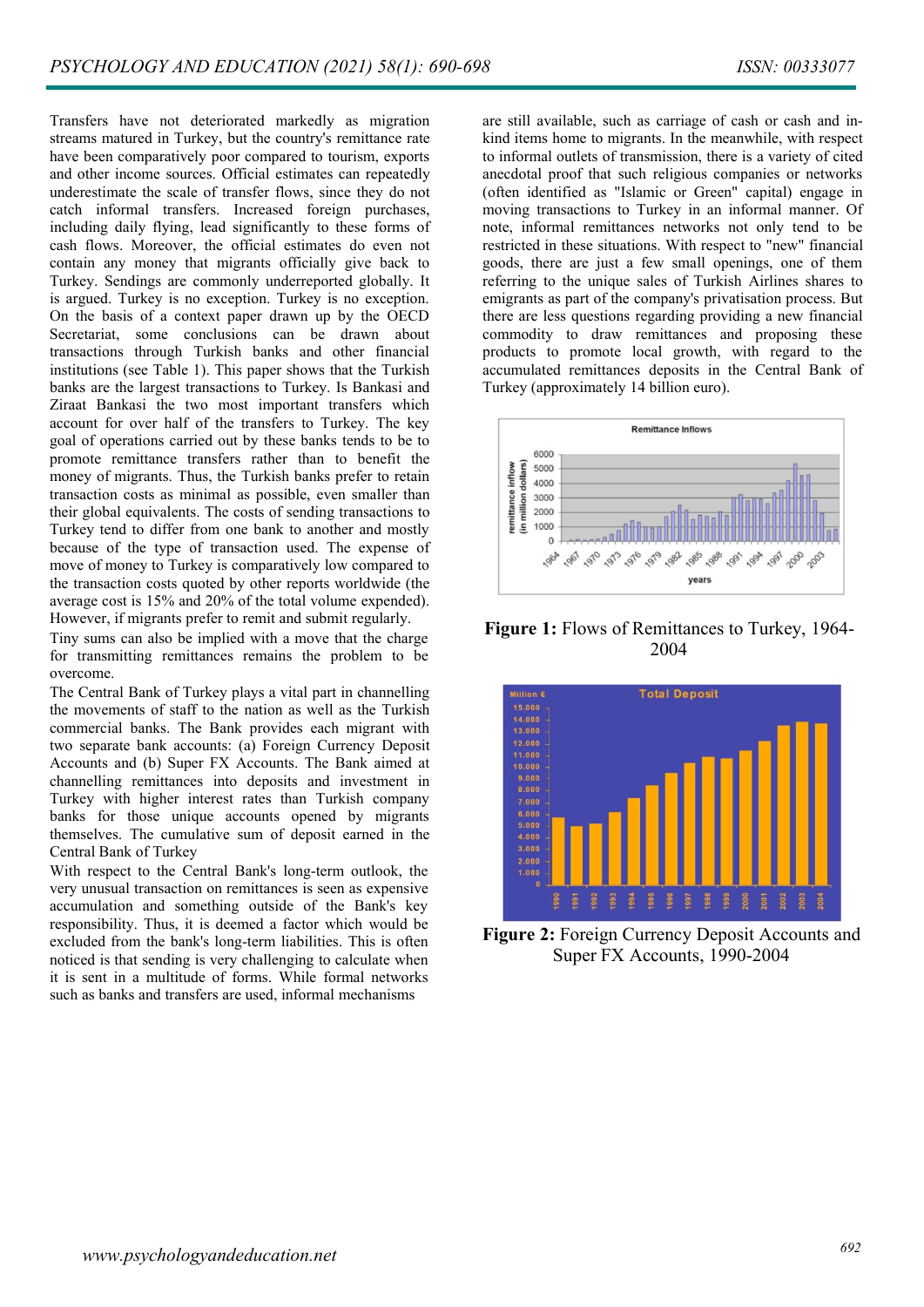|                                                       | <b>Turkish banks</b>                                                                                      |                                                                            | German banks                                                                   | Western Union                                                           |                                                                                                                                                                                        |
|-------------------------------------------------------|-----------------------------------------------------------------------------------------------------------|----------------------------------------------------------------------------|--------------------------------------------------------------------------------|-------------------------------------------------------------------------|----------------------------------------------------------------------------------------------------------------------------------------------------------------------------------------|
|                                                       | Is Bank                                                                                                   | Ziraat Bank                                                                | Sparkassen & co-<br>operative banks                                            | Postbank                                                                |                                                                                                                                                                                        |
| <b>Most frequently</b><br>used transfer<br>modalities | "On-line"<br>transfer<br>proper to the<br>bank<br>-collective<br>accounts                                 | electronic<br>transfer<br>proper to the<br>bank<br>-collective<br>accounts | Swift transfer to a<br>Turkish bank                                            | Eurogiro<br>electronic<br>transfer<br>(international<br>Postal network) | Worldwide online<br>system                                                                                                                                                             |
| <b>Time for</b><br>transaction                        | -1 hour<br>$-2-3$ days                                                                                    | -1 day<br>$-2-3$ days                                                      | $4-5$ days                                                                     | about 6 six days                                                        | $\ln$ hour                                                                                                                                                                             |
| Costs of<br>remitting                                 | 5,5 $€$                                                                                                   | 6€                                                                         | Differs from one<br>bank                                                       | 15 € for the first $5\%$ of m                                           |                                                                                                                                                                                        |
| $m \in$                                               | if $m<5,000 \in$<br>8€                                                                                    | if $m<$ 5,000 $\in$<br>$1.5\%$ of m                                        | to another. On<br>average,<br>20 € for $m=1,000 \in$                           | 250€                                                                    | (with minimum<br>26<br>$\epsilon$ , maximum 260<br>$\epsilon$                                                                                                                          |
|                                                       | if 5,000<<br>$m<10,000 \in$<br>1.5 ‰ of m<br>if $m > 10,000 \in$                                          | if $m>5,000 \in$                                                           |                                                                                | $5 \in$ for each<br>additional 250 $\epsilon$                           |                                                                                                                                                                                        |
| <b>Remarks</b>                                        | No further<br>fees in Turkey in Turkey if<br>only if money money is<br>is withdrawn<br>in<br>Turkish Lira | No further fees<br>withdrawn in<br>Turkish Lira or<br>m<<br>$1,000 \in$    | Additional fees<br>apply depending on<br>the correspon-dent<br>bank in Turkey. | No further fees<br>in Turkey                                            | WU co-operates<br>with Postbank and<br>Reisebank in<br>Germany<br>Current<br>promotion for<br>comissions (with<br>collaboration of<br>Reisebank):<br>$6 \in \text{if } m \leq 500 \in$ |
|                                                       |                                                                                                           |                                                                            |                                                                                |                                                                         | $2\%$ of m, if<br>$m > 500 \in$                                                                                                                                                        |

**Table 1:** Overview of the remittance process (Source: Presentation by Nazlı Elif Köksal and Thomas Liebig (OECD), MiReKoc-OECD Workshop in Istanbul, 21 December 2004)

# **Impact of remittances on economic development**

While the send-off flows of the projected more than 3.5 million Turkish emigrants residing abroad to Turkey continue and potentially constitute a substantial part of the country's economic growth, the complex essence of the relation between the funds and economic development is still not so simple to recognise. Of instance, the major implications for a sending nation like Turkey of labour emigration include the advantageous effect of incoming workers' transfers. Turkey still wants external capital to finance infrastructure programmes, as a developing economy, and has been experiencing persistent international funds deficits to compensate for manufactured products and services and external debts. Through this view, the flow of funds from employees contributes significantly to the development of the world. While it is claimed that, in

relation to these migrants' overall saving capacity, the volume of emigration transfers obtained by Turkey is somehow negligible, the size of transfers attributing to labour migration towards Europe remains high and one of the major foreign exchange sources. Job transfers rose from a tiny 93 million dollars in 1967 to a high of 1,4 billion dollars in 1974 and then decreased to 893 million dollars in 1978. Turkey has shown an annual collection of about \$1.5- 2.0 billion between 1979 and 1988, at a more or less stable stage. In this time the payment receipts funded approximately one fourth of Turkey's annual gross import bill. The nation earned roughly \$3.0 billion annually in the late 1980s and early 1990s, rising to \$3.4 billion in 1995. In the 1990s, transfers were equal to about 45% of the trade imbalance, but never surpassed 3% of GNP. In brief, since the 1960s workers' payments have contributed considerably to reaching the country's import bill, but their GNP contribution has still been quite small.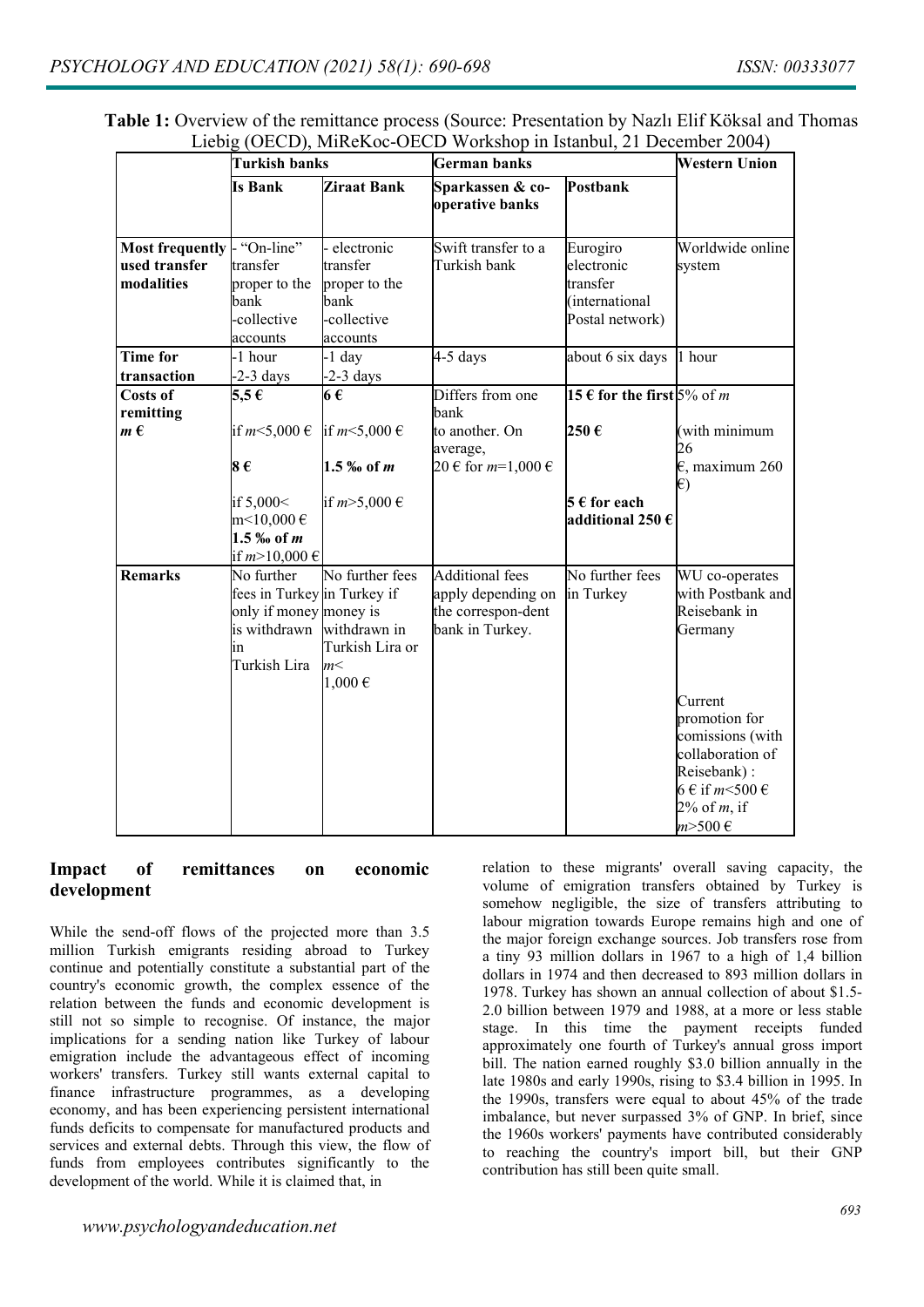Another feature of workers' funds was the form of contribution produced by migrants: money from abroad sometimes goes to help a family left behind or is invested as investment in machinery, construction, a vehicle or even as part of the effort by the migrant to develop himself in a trade or other new sector. Certainly, a great deal of wealth has gone straight through a migrant's families or surrounding society in order to sustain dependents remaining in Turkey. In several situations where migrants outside Turkey do not return, most of the money exchanged is expended on new home consumables. Transfers may not seem to be helpful in mitigating imbalances within regions within the world, while specific gains are apparent from transfers. Koc and Onan (2004)9 claim that, for example, remittances have a beneficial effect on the health of families, suggesting that households obtaining remittances are better off than nonremittances (See Tables 2). While substantial amounts of the related literature argue that remittances are not primarily expended on "productive investment" that will lead to longterm growth, it may also be argued that changes in migrants' living conditions such as improved access to nutrition or more money in schooling are some types of productive investment.

It is proposed that explicitly planned household surveys are necessary in different emigration regions in the world to gather information on cash flows and their effects on the economy. Two popular migration surveys are cited here:

Abadan-Unat et.al. research of Bogazliyan in 1976 and the 1996 Turkish Foreign Migration Survey in Turkey (TIMS-96). TIMS-96 states that 12 percent of households earned transfers and 80 percent used transfers to raise their living conditions. These results have confirmed that geographical variations in the form of household transitions tend to be important. Households in less established regions are more likely than households in developed regions to earn transfers. These results suggest that recent migrant households appear to gain more funds in all regions regardless of their status of development10.

Saving transfers is known to be the first necessity to channel transfers into economic growth. When capital is saved in financial services, the likelihood of using it for different investment forms is assumed to improve, and as a consequence, it can have a beneficial influence on development11. More and more migrants have continued to submit money through formal networks, and more and more migrants have saved their money from banks, suggesting that the flow of money indirectly contributes to the country's growth.

The impact of transfers on regional growth is argued to be tougher to measure but is no longer regarded merely as a negative factor in the development of numerous migrantsending regions globally.

**Table 2:** The ways of spending remittances by region and household migration status (Source: Ismet Koc and Isil Onan (2004)

"International Migrants' Remittances and Welfare Status of the Left-Behind Families in Turkey", International Migration Review,

.38(1), pp. 78-112.)

| <b>Migration</b><br>status/remittances | Developed-<br><b>Established</b><br><b>Migration</b><br>Region (1) | Less<br>Developed-<br><b>Established</b><br><b>Migration</b><br>Region (2) | Developed-<br>Recent<br><b>Migration</b><br>Region (3) | Less<br>Developed-<br>Recent<br><b>Migration</b><br>Region (4) | <b>Total</b> |  |  |  |
|----------------------------------------|--------------------------------------------------------------------|----------------------------------------------------------------------------|--------------------------------------------------------|----------------------------------------------------------------|--------------|--|--|--|
| <b>Current migrant hh</b>              |                                                                    |                                                                            |                                                        |                                                                |              |  |  |  |
| Daily expenses                         | 80,0                                                               | 82,5                                                                       | 64,3                                                   | 64,7                                                           | 75,0         |  |  |  |
| Land/house                             | 0,0                                                                | 2,5                                                                        | 0,0                                                    | 5,9                                                            | 2,6          |  |  |  |
| Medical expenses                       | 0,0                                                                | 2,5                                                                        | 28,6                                                   | 11,8                                                           | 9,2          |  |  |  |
| Marriage expenses                      | 0,0                                                                | 7,5                                                                        | 0,0                                                    | 0,0                                                            | 3,9          |  |  |  |
| Other items                            | 20,0                                                               | 5,0                                                                        | 7,1                                                    | 17,6                                                           | 9,2          |  |  |  |
| Recent current migrant hh              |                                                                    |                                                                            |                                                        |                                                                |              |  |  |  |
| Daily expenses                         | 75,0                                                               | 75,0                                                                       | 66,7                                                   | 71,4                                                           | 72,4         |  |  |  |
| Land/house                             | 0,0                                                                | 3,6                                                                        | 0,0                                                    | 7,1                                                            | 3,4          |  |  |  |
| Medical expenses                       | 0,0                                                                | 3,6                                                                        | 25,0                                                   | 14,3                                                           | 10,3         |  |  |  |
| Marriage expenses                      | 0,0                                                                | 10,7                                                                       | 0,0                                                    | 0,0                                                            | 5,2          |  |  |  |
| Other items                            | 25,0                                                               | 7,1                                                                        | 8,3                                                    | 7,1                                                            | 8,6          |  |  |  |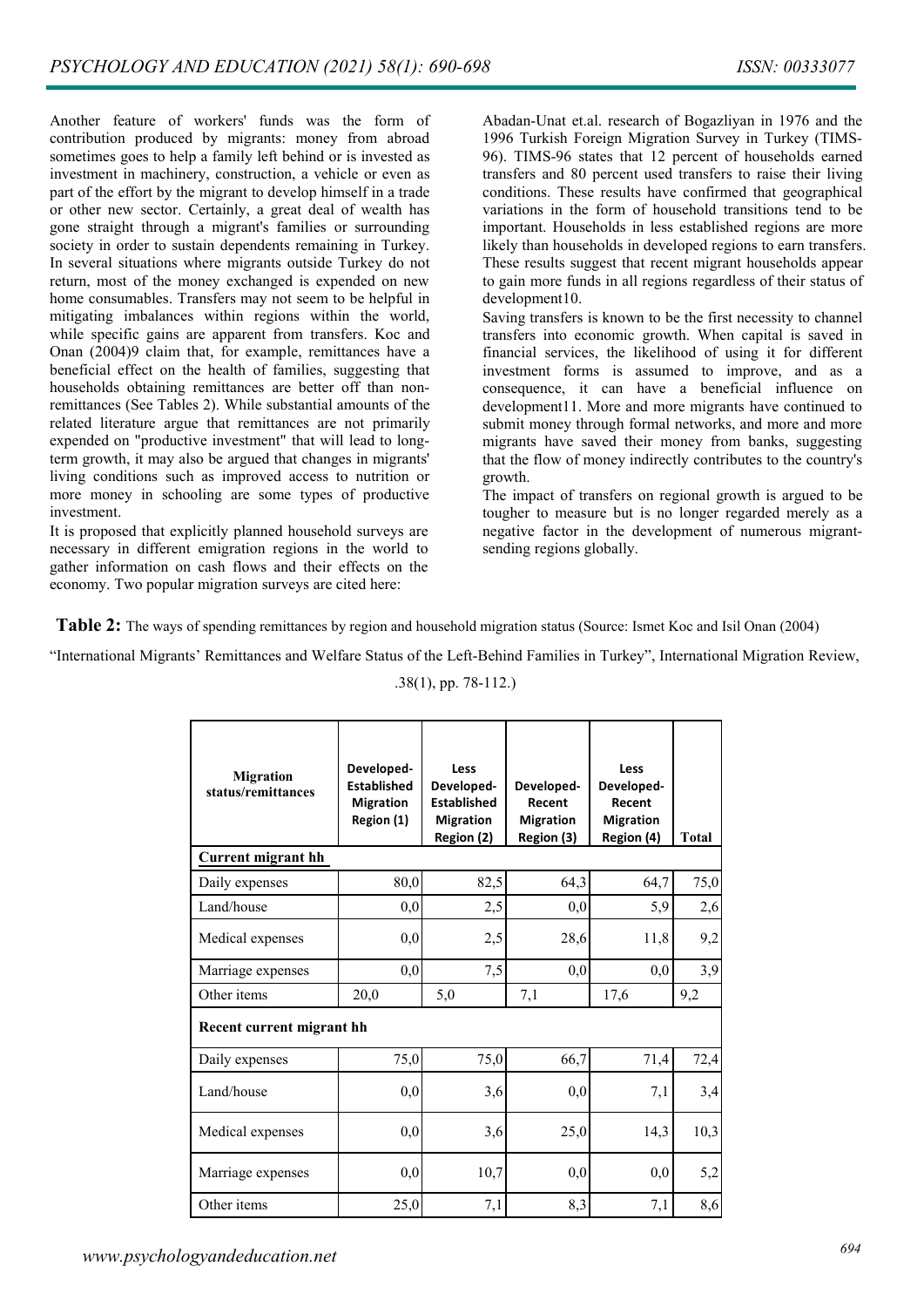| Non-recent current migrant hh |          |       |       |          |          |  |  |  |
|-------------------------------|----------|-------|-------|----------|----------|--|--|--|
| Daily expenses                | 50,0     | 100,0 | 0,0   | 33,3     | 76,5     |  |  |  |
| Land/house                    | 0,0      | 0,0   | 100,0 | 0,0      | 0,0      |  |  |  |
| Medical expenses              | 0,0      | 0,0   | 0,0   | 0,0      | 5,9      |  |  |  |
| Marriage expenses             | 0,0      | 0,0   | 0,0   | 0,0      | 0,0      |  |  |  |
| Other items                   | 50,0     | 0,0   | 0,0   | 66,7     | 17,6     |  |  |  |
| Return migrant hh             |          |       |       |          |          |  |  |  |
| Daily expenses                | 75,0     | 80,0  | 0,0   | 100,0    | 76,7     |  |  |  |
| Land/house                    | 25,0     | 0,0   | 0,0   | 0,0      | 3,3      |  |  |  |
| Medical expenses              | 0,0      | 0,0   | 33,3  | 0,0      | 3,3      |  |  |  |
| Marriage expenses             | 0,0      | 13,3  | 0,0   | 0,0      | 6,7      |  |  |  |
| Other items                   | 0,0      | 6,7   | 66,7  | 0,0      | 10,0     |  |  |  |
| Recent return migrant hh      |          |       |       |          |          |  |  |  |
| Daily expenses                | 66,7     | 90,0  | 0,0   | 100,0    | 73,7     |  |  |  |
| Land/house                    | 33,0     | 0,0   | 0,0   | 0,0      | 5,3      |  |  |  |
| Medical expenses              | 0,0      | 0,0   | 33,3  | 0,0      | 5,3      |  |  |  |
| Marriage expenses             | 0,0      | 0,0   | 0,0   | 0,0      | 0,0      |  |  |  |
| Other items                   | 0,0      | 10,0  | 66,7  | 0,0      | 15,8     |  |  |  |
| Non-recent return migrant hh  |          |       |       |          |          |  |  |  |
| Daily expenses                |          |       |       |          |          |  |  |  |
|                               | 100,0    | 50,0  |       | 100,0    | 80,0     |  |  |  |
| Land/house                    | 0,0      | 0,0   |       | 0,0      | $_{0,0}$ |  |  |  |
| Medical expenses              | 0,0      | 0,0   |       | 0,0      | 0,0      |  |  |  |
| Marriage expenses             | 0,0      | 50,0  |       | 0,0      | 20,0     |  |  |  |
| Other items                   | 0,0      | 0,0   |       | 0,0      | 0,0      |  |  |  |
| Non-migrant hh                |          |       |       |          |          |  |  |  |
| Daily expenses                | 86,7     | 94,7  | 57,1  | 83,3     | 84,9     |  |  |  |
| Land/house                    | 0,0      | 0,0   | 0,0   | 16,7     | 3,8      |  |  |  |
| Medical expenses              | $_{0,0}$ | 5,3   | 42,9  | 0,0      | 7,5      |  |  |  |
| Marriage expenses             | 6,7      | 0,0   | 0,0   | 0,0      | 1,9      |  |  |  |
| Other items                   | 6,7      | 0,0   | 0,0   | 0,0      | 1,9      |  |  |  |
| <b>Total</b>                  |          |       |       |          |          |  |  |  |
| Daily expenses                | 83,3     | 86,1  | 59,1  | 78,4     | 80,0     |  |  |  |
| Land/house                    | 4,2      | 1,4   | 0,0   | 8,1      | 3,2      |  |  |  |
| Medical expenses              | 0,0      | 2,8   | 31,8  | 5,4      | 7,1      |  |  |  |
| Marriage expenses             | 4,2      | 6,9   | 0,0   | $_{0,0}$ | 3,9      |  |  |  |
| Other items                   | 8,3      | 2,8   | 9,1   | 8,1      | 5,8      |  |  |  |

# **Maximizing the benefits: best practices and policy implications**

While in the 1970s and the 1980s there were some aggressive policies and practises to attract funds and redirect

them into economic development, over the years12 they were not so effective in their service.

In the 1970s, the Turkish government sought to channel remittance savings on jobs to maximise economic development. In reality, there were three unique emigrationrelated creation projects. Firstly, the Turkish governments also promoted the formation of workers' joint stock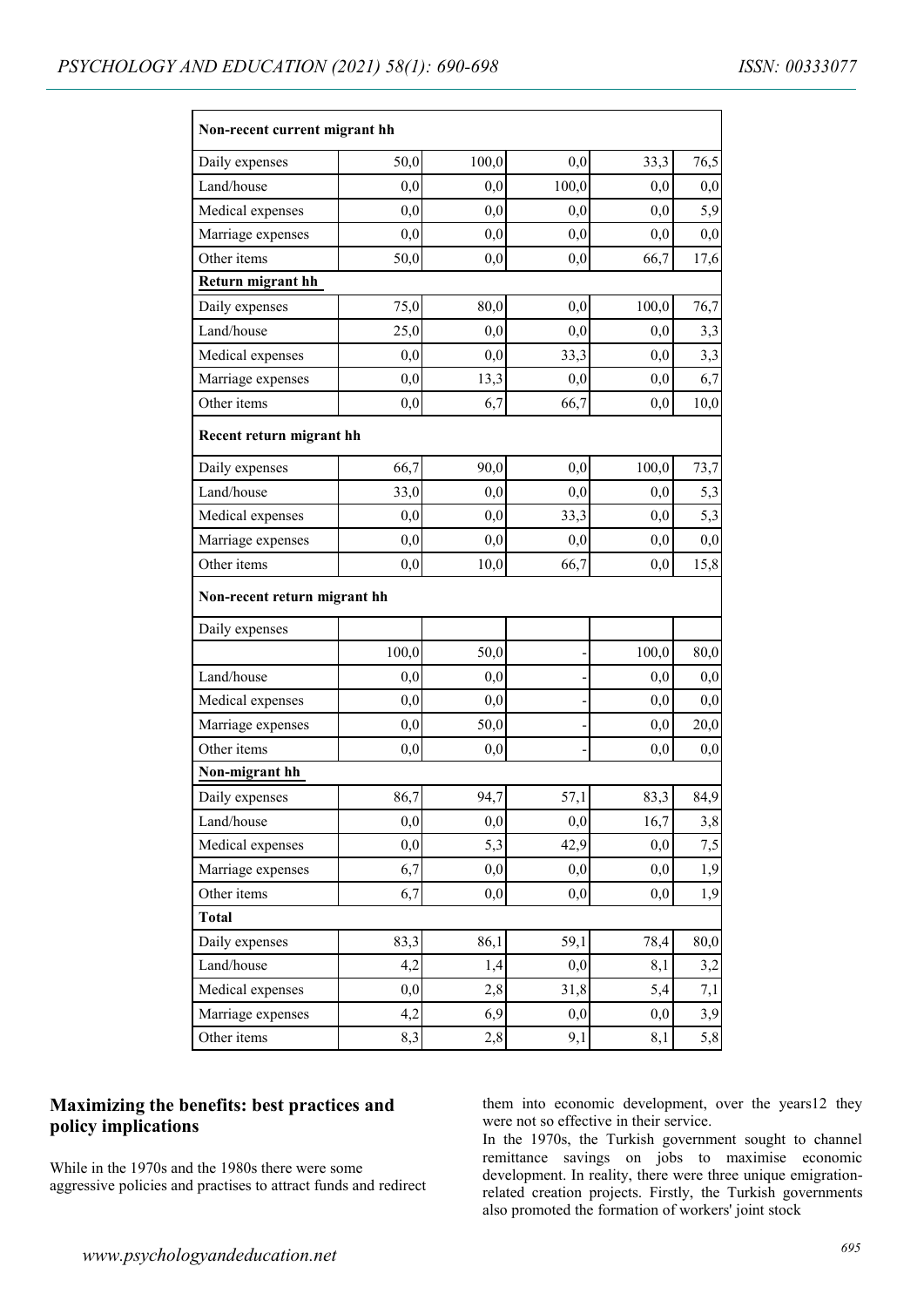companies to invest in the less developed regions of the world, beginning in the early emigration era, to guide the less developed funds rather than the developed. Investments by these firms are assumed to give returning migrants work prospects while also acting to economise their savings. This was seen as an important way to industrialise the regions of birth. More than 600 workers' companies with varying capital and number of shareholders have therefore been created. Although workers' companies strive to achieve a certain social objective by generally developing backward areas, they cannot avoid the economic considerations that matter considerably in companies' efficient activity. Workers' firms have been faced with numerous challenges, such as mission recognition, financial and technological preparation, and coordination inadequacy. Their position was therefore limited in encouraging the growth of less developed areas. Any 20 to 30 working business workers already operate in Turkey, but they are not properly managed and running businesses.

Another element of the official strategy for the reintegration into the local economies of returned migrants' savings was promoting village growth cooperatives. Since many of them preferred to secure employment for their representatives instead of investing productively in the villages through transfers, most of the co-operatives were used to encourage further migration. The creation of the State Industry and Workers' Investment Bank in 1975 was a third tool for attracting migrant savings. The bank promoted public- and private capital integrated mixed businesses, including workers' transfers. This initiative has not been successful either for businesses in general or for channelling investment capital into the less established areas.

In Turkish emigration's four decades of history the following policies, steps and practises to boost the development effects of transfer (a) promote transfer through institutional networks via foreign exchange accounts, premium rate and remittance bonds, and (b) contribute through matched funding to the collectives or associations of migrants;

Some researchers concluded that remittances cannot be effective instruments for sustainable development within the present international economic policy context. Even if they retained their high levels or would rise in the years to come, they would not meet their maximum capacity regarding their contribution to the nation's growth unless a new policy structure was introduced. In this sense, new policies on new practises must be encouraged at three levels: (a) to render sending mecanisms more efficient; that is, to submit money rapidly and at the lowest possible cost; (b) to raise remittance levels; and (c) to optimise remittance benefits for regional and national growth. Other participants indicated that any pro-active interventions were not required in this case. It is said that ineffective government intervention will be most unwanted amid migrants' mistrust in their governments.

While the government policies are also seen as a big factor impacting the changing rate of transfers and how they are transported, there is actually little possibility of a pro-active effort on the government side to get the transfers underway and to ensure the viability of the transfers.

### **Conclusions**

During the period 1970-2013, we analysed the effect of remittances, FDI imports, and gross domestic savings on Turkey's economic growth using the ARDL method cointegration test.

The co-integration test showed that economic development, remittances, FDI inflows and gross domestic savings have long been associated. In the other side, the long-term coefficients of the ARDL model suggest that transfer rates, FDI inflows and gross domestic deposits have a beneficial influence on economic development.

Different sources have underlined the changing patterns in payments to Turkey in the last three to four years. This fall is stressed, partially due to an economic downturn in host countries such as Germany, which contributed to a stagnation in sales growth and increasing unemployment among Turkish emigrants. It is also stressed that payments would possibly begin to decline drastically, as more Turkish refugees enter the host countries and take fewer money off.

What may be helpful in the sense of the Turkish situation of remittances-development ties is the following: a) awareness of the variety of forms of remittance: including intra-family transfers, personal transfers, mutual transfers or social security transfers; b) recognition of opposite objective.

# **References**

1. Ahamada, I., Coulibaly, D. (2013) Remittances and growth in Sub-Saharan African countries: Evidence from a panel causality test, Journal of International Development, no.25, pp.310-324.

2. Arı, A., Ozcan, B. (2012) İşçi gelirleri ve ekonomik büyüme ilişkisi: Dinamik panel veri analizi, Erciyes Üniversitesi İktisadi ve İdari Bilimler Fakültesi Dergisi, no.

38, pp. 101-117.

3. Chami, R., Fullenkamp, C., Jahjah, S. (2003) Are immigrant remittances flows a source of capital for development?, IMF Working Paper, no.189.

4. Chowdhurya, M.B., Rabbi, F. (2014) Workers' remittances and Dutch Disease in Bangladesh, The Journal of International Trade & Economic Development: An International and Comparative Review, no.23 (4), pp.455-

475.

5. Dickey, D.A., Fuller, W.A. (1981) Distribution of the estimators for autoregressive time series with a unit root, Econometrica, no.49, pp.1057-1072.

6. Engle, R.F., Granger, C.W.J. (1987) Co-integration and error correction: Representation, estimation and testing, Econometrica, no.55(1), pp.251-276.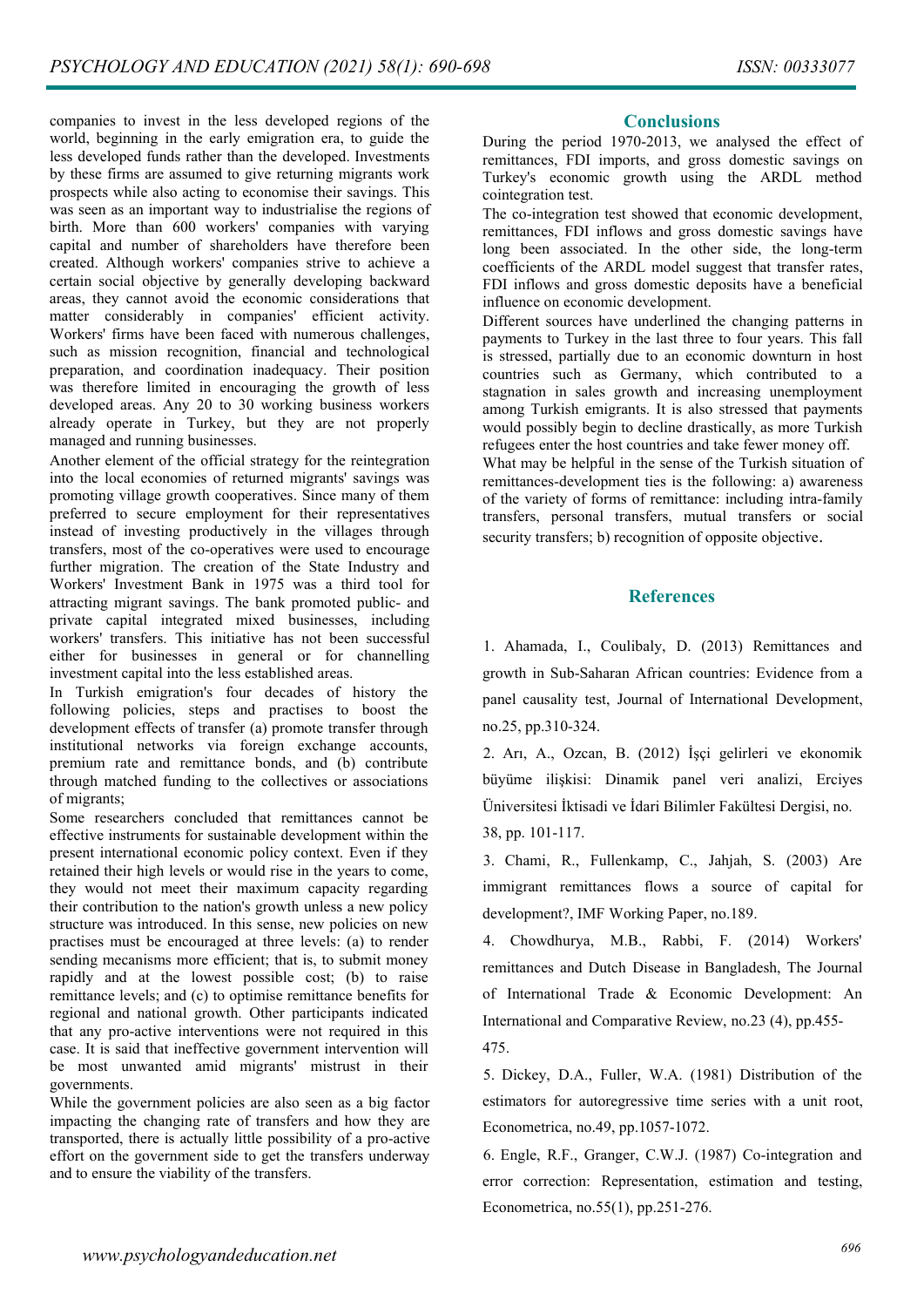7. Giuliano, P., Ruiz-Arranz, M. (2009) Remittances, financial development, and growth, Journal of Development Economics, no.90, pp.144–152.

8. Goschin, Z. (2014) Remittances as an economic development factor: Empirical evidence from the CEE countries, 7th International Conference on Applied Statistics, Procedia Economics and Finance, no.10, pp.54–

60.

9. IMF (2005) World Economic Outlook: Globalization and External Imbalances, IMF:Washington.

10. Johansen, S. (1988) Statistical analysis of cointegration vectors, Journal of Economic Dynamics and Control, no.12(2–3), 231–254.

11. Johansen, S. Juselius, K. (1990) Maximum likelihood estimation and inference on cointegration – with applications to the demand for money, Oxford Bulletin of Economics and Statistics, no.52, pp.169-210.

12. Karagöz, K. (2009) Workers' remittances and economic growth: Evidence from Turkey, Journal of Yasar University, no.4(13), 1891-1908.

13. Kumar, R.R. , Stauvermann, P.J. (2014) Exploring the nexus between remittances and economic growth: A study of Bangladesh, International Review of Economics, no. 61(4), pp. 399-415.

14. Lim, S., Simmons W.O. (2015) Do remittances promote economic growth in the Caribbean Community and Common Market?, Journal of Economics and Business, no.77, pp.42–59.

15. López, H., Molina, L., Bussolo, M. (2007) Remittances and the real exchange rate, World Bank Policy Research Working Paper, No. 4213, Washington: World Bank.

16. Narayan, Paresh Kumar (2005) The saving and investment nexus for China: Evidence from cointegration tests, Applied Economics, no.37, pp.1979-1990.

17. Nikas, C., Blouchoutzi, A. (2014) Emigrants' remittances and the "Dutch Disease" in small transition economies: the case of Albania and Moldova, Revista

Română de Statistică, no.1/2014, pp.45-65.

18. Nsiah, C., Fayissa, B. (2011) Remittances and economic growth in Africa, Asia, and Latin American-Caribbean

countries: A panel unit root and panel cointegration analysis, Journal of Economics and Finance, no. 37, pp.424–441.

19. Nyamongoa, E.M., Misati, R.N., Kipyegon, L., Ndirangu, L. (2012) Remittances, financial development and economic growth in Africa, Journal of Economics and Business, no.62, pp.240– 260.

20. Pesaran, M.M., Shin, Y. (1995) Autoregressive distributed lag modelling approach to cointegration analysis, DAE Working Paper Series No.9514.

21. Pesaran M.H., Pesaran B. (1997) Working with microfit 4.0. Camfit Data Ltf.: Cambridge.

22. Pesaran, M.H., Shin, Y., Smith, R. (2001) Bounds testing approaches to the analysis of level relationships, Journal of Applied Econometrics, no.16, pp.289-326.

23. Phillips, P. C. B., & Perron, P. (1988) Testing for unit roots in time series regression, Biometrika, no.75, pp.335– 346.

24. Pradhan, G., Upadhyay, M., Upadhyaya, K. (2008) Remittances and economic growth in developing countries, The European Journal of Development Research, no. 20(3), pp.497–506.

25. Ramey, G., Ramey, V.A. (1995) Cross-country evidence on the link between volatility and growth, American Economic Review, no. 85 (5), pp. 1138–1151.

26. Ravinesh, K., Vu, H.T.T.V. (2014) Exploring the nexus between ICT, remittances and economic growth: A study of Vietnam, Journal of Southeast Asian Economies, no. 31(1), pp.104-120.

27. Salahuddin, M., Gow, J. (2015) The Relationship between economic growth and remittances in the presence of cross-sectional dependence, The Journal of Developing Areas, no.49(1), pp.207-221.

28. Senbeta, A. (2013) Remittances and the sources of

growth, Applied Economics Letters, no.20, pp.572–580. 29. Woodruff, C.M., Zenteno, R. (2004) Remittances and

micro enterprises in Mexico, Graduate School of International Relations and Pacific Studies Working Paper.

30. Dr. Halil Ibrahim POLAT, AN APPROACH TO THE IMPLEMENTATION OF THE LAW NO 6306 OF RISKY STRUCTURES AND IZMIR SAMPLE, GJESR, 5(5), 107- 113